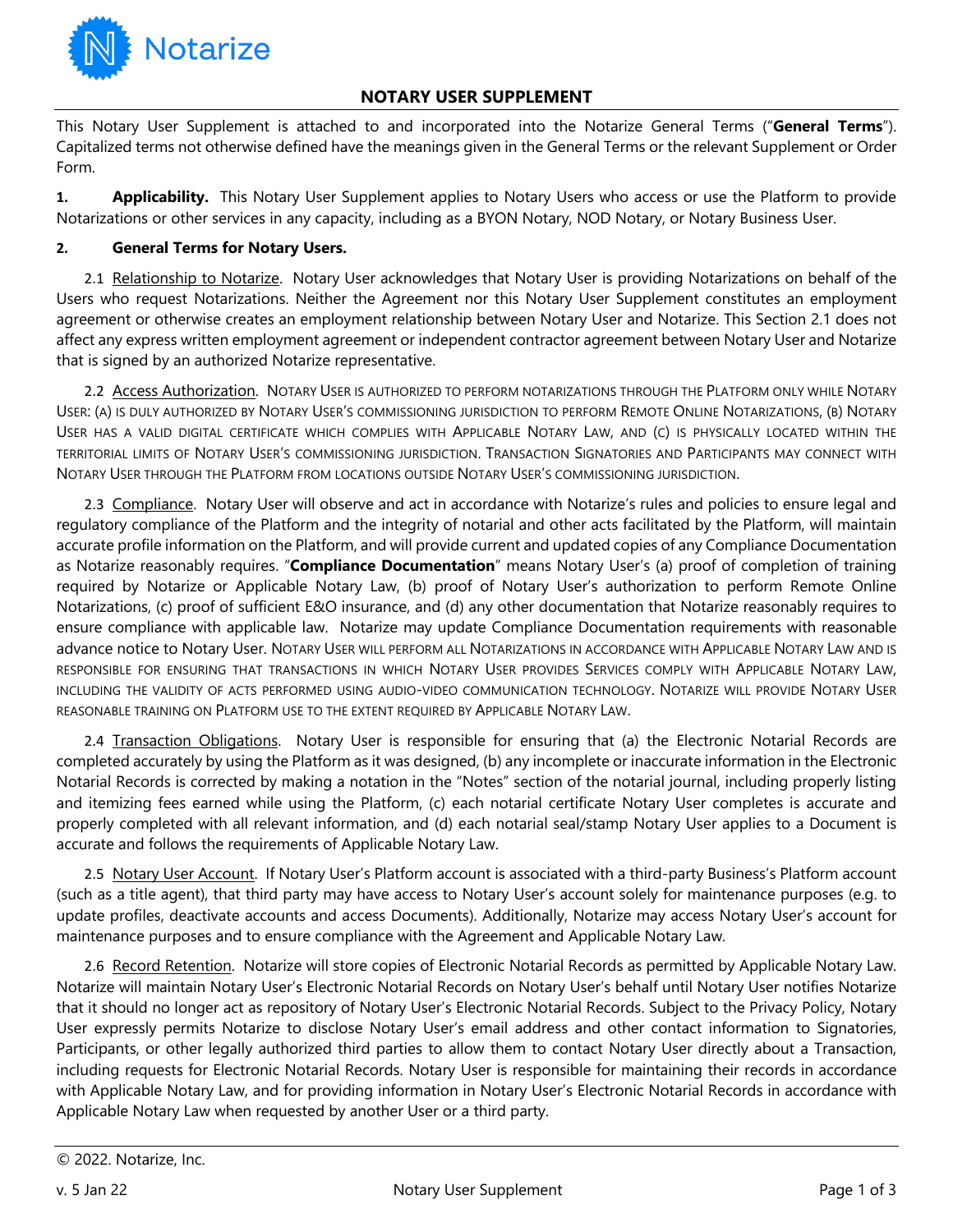

2.7 Termination. In addition to the termination rights in Section 7.1 (Term and Termination) of the General Terms, (a) Notarize may terminate the Agreement immediately and without notice for any reason or no reason at all, and (b) Notary User may terminate the Agreement at any time by providing Notarize written notice. The following Sections of this Notary User Supplement survive termination or expiration of the Agreement: 2.6 (Record Retention), 2.7 (Termination), 4.3 (Subscription Plan Fees), and 4.4 through 4.7.

2.8 Adverse Proceedings. If Notary User learns they are the subject of an administrative inquiry, disciplinary proceeding, or other legal action (including state or federal civil/criminal actions) alleging violation of notarial law, professional misconduct, or acts of moral turpitude (including, but not limited to, fraud, deceit, and forgery), Notary User shall (a) immediately give written notice of the pending action to legalcompliance@notarize.com and provide such supplemental information as Notarize may reasonably request. If Notary User's commission is suspended or revoked for any reason, Notary User shall immediately give written notice to legalcompliance@notarize.com and discontinue performing Notarizations on the Notarize platform.

**3. Additional Terms for NOD Notaries.** When Notary User accesses the Platform as an NOD Notary, Notary User enters an agreement with Notarize and agrees to undergo background checks and complete additional training as required by Notarize. Additional insurance and other requirements described in an Order Form (if any) are hereby incorporated by reference.

**4. Additional Terms for Notary Business Users.** When Notary User accesses the Platform as a Notary Business User, the terms of this Section 4 apply.

- 4.1 Restrictions and Responsibilities.
	- (a) The Platform does not provide Notary Business User access to electronic promissory note creation or vaulting services or underwriter and county eligibility services.
	- (b) Notarize may discontinue providing Notary Business User access to the Notary Business Account Services at any time, for any reason, at its sole discretion.
	- (c) Information Notarize provides through the Platform is not legal advice, and Notarize is not responsible for ensuring that Transactions Notary Business User completes using the Notary Business Account Services comply with Applicable Notary Law.
	- (d) Each Notary Customer is required to agree to the General Terms as a "User". Notary Business User is responsible for ensuring Notary Customers comply with the Agreement as they use the Platform at Notary Business User's request and as part of Notary Business User's business.

4.2 Subscription Plan Fees.In consideration of Notarize's provision of Notary Business Account Services, Notary Business User will pay Notarize Fees per Transaction based on the number of Notary seals applied in each Transaction Session with a Notary Customer, as specified in the Order Form. Notarize reserves the right to change or add Fees at any time. Notary Business User's continued use of the Notary Business Account Services is Notary Business User's acceptance of Fee changes. Notary Business User may cease use of Notary Business Account Services at any time.

4.3 Notary Customer Charges. Notary Business User is responsible for setting, advertising, and billing the fees Notary Business User charges Notary Customers for Notary Business User's services in a manner consistent with Applicable Notary Law. The Platform provides Notary Business User a means to facilitate these charges to Notary Customers through Stripe Connect, as described in Section 4.5 (Payment Terms and Processing). Notary Business User is responsible for facilitating refund payments for services Notary Business User provides to Notary Customers. Notarize's current Notary Business Account Refund policy is located at support.notarize.com/hc/en-us/articles/1500009284082-Refund-Policy-for-Notary-Business-Accounts-TN-WA.

4.4 Payment Terms and Processing. Unless otherwise agreed in an Order Form, Transaction Fees are due immediately upon completion of a Transaction. Payment processing services are provided by Stripe and subject to the Stripe Connected Account Agreement (currently available at stripe.com/us/connect-account/legal), which includes the Stripe Services Agreement (currently available at stripe.com/us/legal) (collectively, the "**Stripe Terms**"). By using the Platform to receive